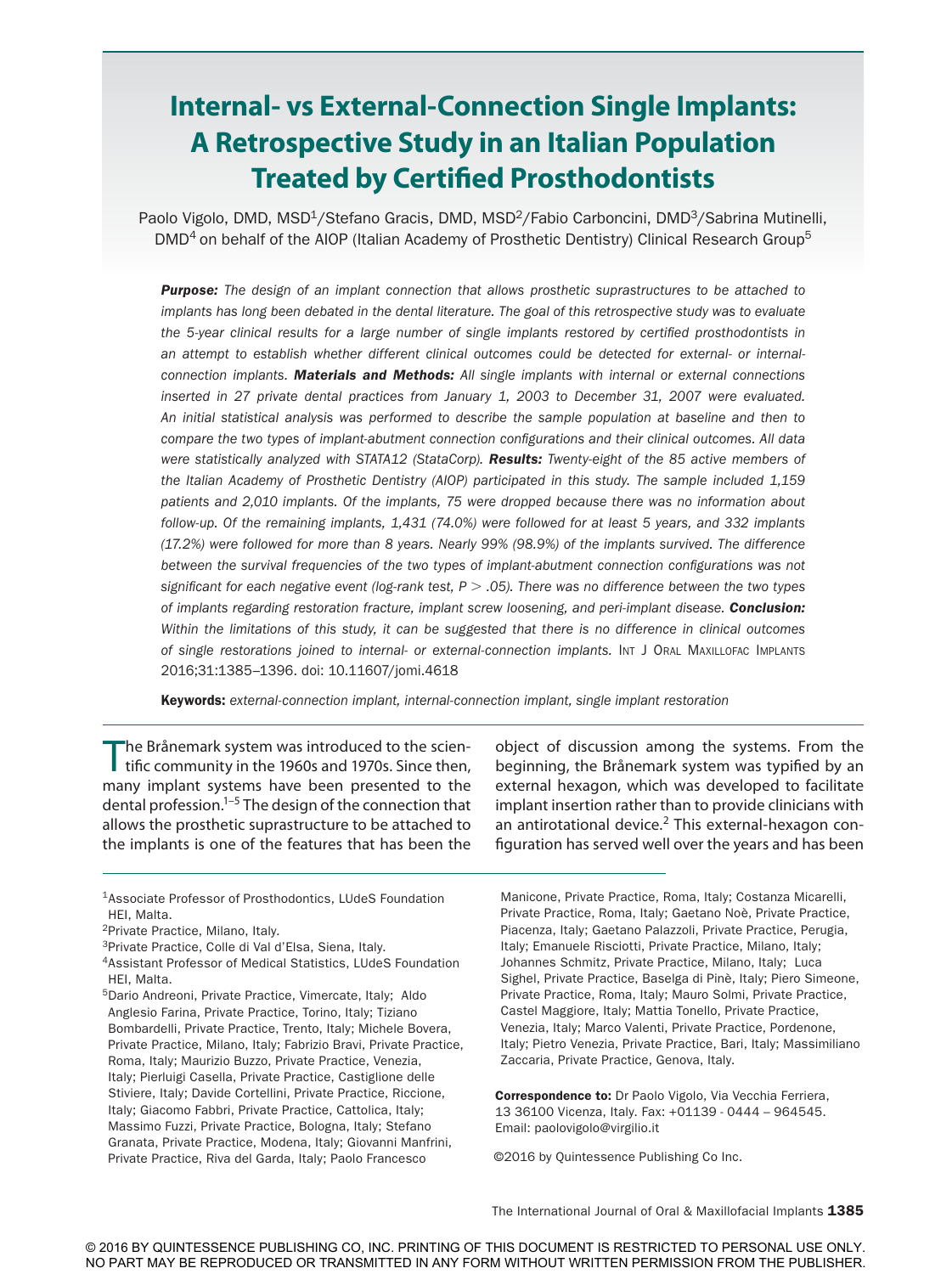incorporated into several competing systems. However, this configuration has some negative aspects due to its limited height and, as a consequence, limited effectiveness when subjected to off-axis loads.<sup>6</sup> Therefore, it has been speculated that, under high occlusal loads, the external hexagon might allow for micromovements of the abutment, thus causing instability of the joint, which may result in abutment screw loosening or even fatique fracture.<sup>7-9</sup>

Internal connections have been introduced to reduce or eliminate these mechanical complications and reduce stress transferred to the crestal bone.<sup>10-13</sup> A primary question is whether this may be true for all internal-connection systems, $14-16$  since, unlike the external-hexagon connection, the internal-connection configurations adopted by different companies are not alike. When the implant-abutment couplings of internal-connecting systems have been analyzed, many differences have been described,<sup>16-20</sup> such as the intimacy of approximation between the abutment surface and the internal walls of the implant fixture (no friction vs Morse taper), the depth of penetration of the abutment in the fixture, the presence of antirotational interlocking, the numbers and shapes of antirotational or guiding grooves (hexagon, trilobe, spline, etc), the abutment diameter at the platform level (matched vs narrower, to generate a platform shift or switch), the abutment screw dimension and material, the screw preload, and the abutment materials (titanium, precious metal alloys, full zirconia, zirconia with metal inserts). These differences could have a profound impact on the clinical procedures and protocols, chair time dedicated to the patient, number of appointments, laboratory and component costs, maintenance intervals, and incidence of complications.

When the clinician is fabricating an implant-supported fixed dental prosthesis (FDP), a major concern to ensure its longevity is to minimize mechanical complications. Many publications in the literature deal with the incidence of screw loosening or fracture, as well as with the incidence of abutment and implant fracture. Four literature reviews<sup>21-24</sup> have provided in-depth analyses of the topic. These papers highlight and analyze the major factors that may cause mechanical complications such as screw material,<sup>19</sup> screw preload,<sup>25-28</sup> abutment material, $29,30$  abutment rotational misfit, $31-33$ implant-abutment connection configuration,<sup>34-36</sup> implant angulation,<sup>37</sup> thickness of implant neck walls,<sup>38,39</sup> and single vs splinted crowns.<sup>40–43</sup> In particular, after the change in the abutment screw material in the 1990s, and the recommendation of system-specific torque values for these screws, the type of implant-abutment connection configuration has been identified as the most relevant variable that can ensure implant-abutment joint stability. It has been postulated that internal implant-abutment connections demonstrate higher resistance to bending and improved force distribution over external configurations<sup>44,45</sup> because of their ability to dissipate lateral loads deeply within the implant and to resist joint opening.<sup>16,20,24,46</sup> The internal implant-abutment connections also displayed improved shielding of the abutment screw from stress.<sup>11</sup>

The use of high-strength ceramics, previously alumina and presently zirconia, has provided an alternative to metal abutments.<sup>47</sup> When polycrystalline ceramic implant abutments are used in the clinical situation, there are concerns about the risk of fracture due to the material's brittle nature. This is especially true in internal-connection systems, where the interlocking portion may be particularly thin. As a matter of fact, several manufacturing companies do not provide zirconia abutments for their narrow-platform implants. In vitro studies have provided some insight into the behavior of ceramic abutments in different types of implant systems,  $24,46,48-51$  but it is difficult to draw clinically relevant recommendations from them. One of the difficulties in ascribing clinical value to the results of in vitro studies has to do with the lack of evidence for diverse methods of loading implant abutments. They differ with regard to type of loading (static loading or dynamic fatigue loading, lateral-oblique loading,17–19 or rotational fatigue loading<sup>17</sup>); loading angle (from 0 to 90 degrees); loading point (incisal edge or a nonspecified point on the palatal surface); and applied load (light forces or forces that exceed the maximum occlusal force recorded in humans). It is debatable which is the most clinically relevant method. For that reason, analysis of the clinical performance can best demonstrate the reliability of the prosthetic devices. Two very thorough systematic reviews of the performance of ceramic and metal implant abutments<sup>52</sup> and of zirconia abutments only<sup>53</sup> have been published recently. In comparing the outcome of the study on ceramic abutments with that of the study on metal abutments, the authors of the first systematic review concluded that no difference in the clinical performance of the two types of abutments could be perceived.<sup>52,54-58</sup> The authors of the second systematic review<sup>53</sup> reached the same conclusions, highlighting the fact that, in this short to medium period of evaluation, no relevant mechanical complications occurred.56–58 In a recent literature review,<sup>59</sup> it has been pointed out that the incidence of fracture of metal-based and zirconia-based abutments and the incidence of abutment screw fracture did not seem to be influenced by the type of connection. Furthermore, an analysis of the literature showed that loosening of abutment screws was the most frequently occurring technical complication; the type of connection seemed to have an influence on the incidence of screw loosening: more loose screws

© 2016 BY QUINTESSENCE PUBLISHING CO, INC. PRINTING OF THIS DOCUMENT IS RESTRICTED TO PERSONAL USE ONLY. NO PART MAY BE REPRODUCED OR TRANSMITTED IN ANY FORM WITHOUT WRITTEN PERMISSION FROM THE PUBLISHER.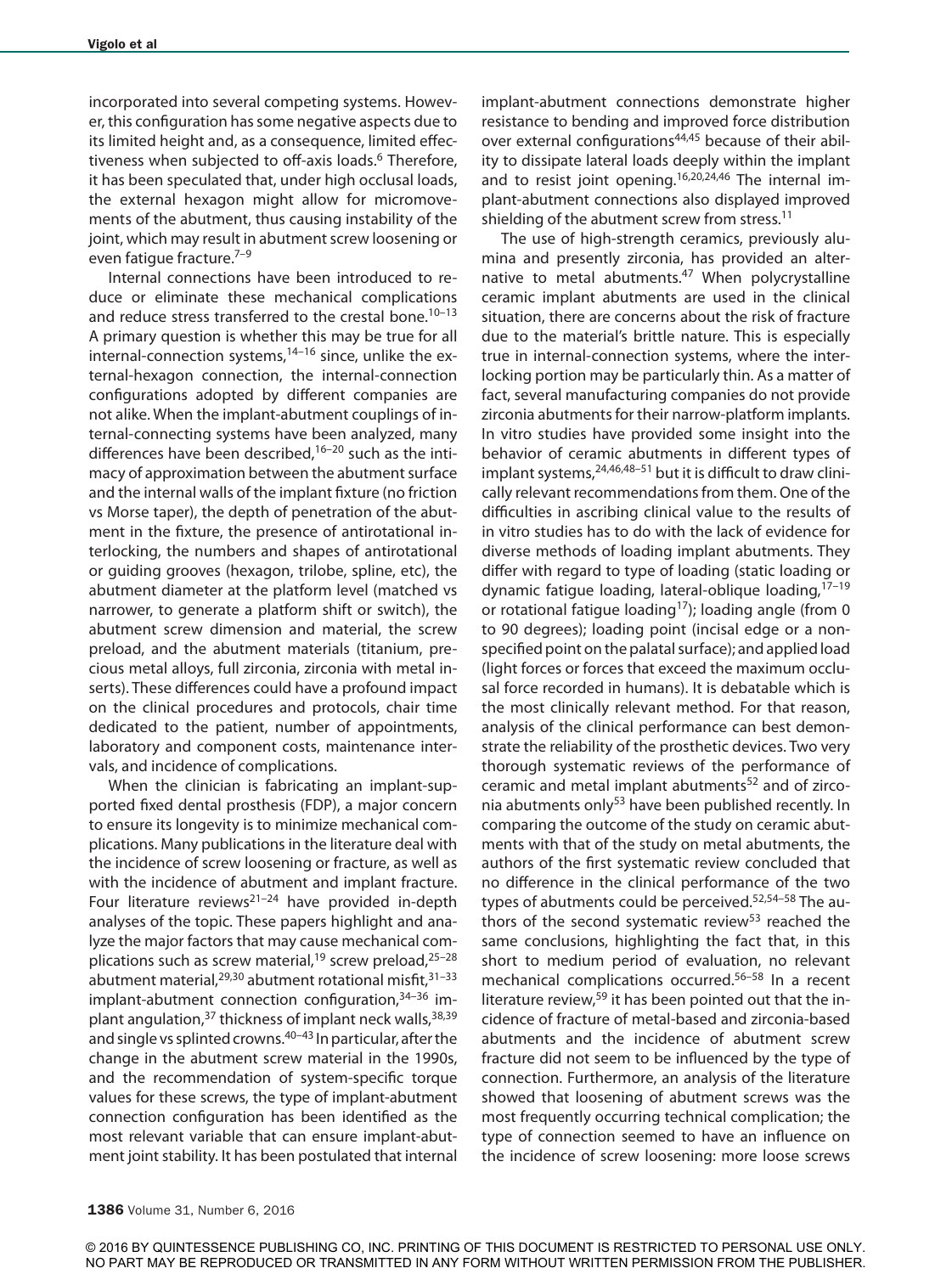were reported for externally connected implant systems for both types of materials.

The aim of this retrospective study was to evaluate the 5-year clinical outcomes of a large number of single implants restored by certified prosthodontists in an attempt to establish whether different clinical behaviors may be detected for external- or internal-connection implants. The negative events (biologic and mechanical, irreversible and reversible) were evaluated for both types of connection.

# MATERIALS AND METHODS

#### Patient Selection

In January 2014, 85 active members of the Italian Academy of Prosthetic Dentistry (AIOP) were asked to complete a Microsoft Excel spreadsheet with information regarding implants inserted from January 1, 2003 to December 31, 2007. The deadline to reply was September 30, 2014.

The selected patients were treated in private dental practices. Inclusion criteria were that each patient had an intact arch at least up to the second premolars and received one or more single-implant metal-ceramic crowns, with each implant exclusively supporting a single restoration.

The exclusion criteria were $60-62$ : patients with poor oral hygiene; presence of irreversible active periodontal problems; severe diabetes (especially type 1) and other diseases, which could cause periodontal problems; and patients taking medications that could influence periodontal status. Moreover, implants whose connection type was unknown had to be excluded. For each single implant, the AIOP prosthodontist had to report:

- 1. A sequential numeric code for each surgeon and technician working with the AIOP member
- 2. Sex of patients
- 3. Date of birth, implant insertion, definitive prosthetic restoration delivery, and the last follow-up
- 4. Number of cigarettes smoked per day
- 5. Number of professional tooth-cleaning procedures per year
- 6. Dental implant site
- 7. Implant-abutment connection configuration (external or internal)
- 8. Peri-implant supplementary or additional surgery (before, simultaneously, none)
- 9. Functional load (immediate or delayed)
- 10. Type of occlusal guide (canine incisive, canine, group, other)
- 11. Provisional restoration
- 12. Crown retention (cemented or screwed)
- 13. Prosthetic margin (supragingival, subgingival, or extragingival)
- 14. Abutment material (titanium, zirconia, metal-zirconia, alumina, and gold)
- 15. Crown material (metal-ceramic crown, zirconiaceramic crown)
- 16. Type of opposite arch (tooth, crown on tooth, crown on implant, pontic, denture, generic crown, none)
- 17. Opposite arch material (metal, resin, ceramic, and zirconia)
- 18. Tooth wear
- 19. Bruxism habit
- 20. Use of occlusal nightguard
- 21. Implant commercial brand
- 22. Implant commercial code
- 23. Probing depth
- 24. Insertion torque
- 25. Patients lost to follow-up
- 26. Number of unscrewing events and date of the first event
- 27. Screw fracture event and date
- 28. Abutment fracture event and date
- 29. Implant fracture event and date
- 30. Restoration-material fracture event and date
- 31. Peri-implantitis event (abscess, bone loss, and mobility) and date of first event

### Statistical Analysis

Each prosthodontist was identified with a code masked for the statistician, who created, cleaned, and elaborated the final datasets. Uncorrected or unintelligible answers were classified as missing values.

The statistical analysis was performed at first to describe the sample population at baseline and then to compare the two types of implant-abutment connection configurations. To evaluate the difference in frequency between categories of sex or implant-abutment connection configuration, the Pearson chi<sup>2</sup> test and the Fisher exact test were run. For the continuous variables (waiting time before screw load, mucosal canal, and insertion torque), the two-sample Wilcoxon rank-sum test was applied. A nonparametric test was used for nonnormally distributed variables (Shapiro-Wilk test, *P* < .001).

The analysis of complications was performed by means of the log-rank test and the Cox proportional regression model for comparison of the survival curves of the two types of implant-abutment connection configurations and to control for confounders. In the Cox model building, a step-forward selection of exposures was performed. One of the exposures (peri-implant surgery) did not respect the assumption of proportional hazard; therefore, the model was adjusted by stratification. For each statistical test, the α-level was fixed at .05.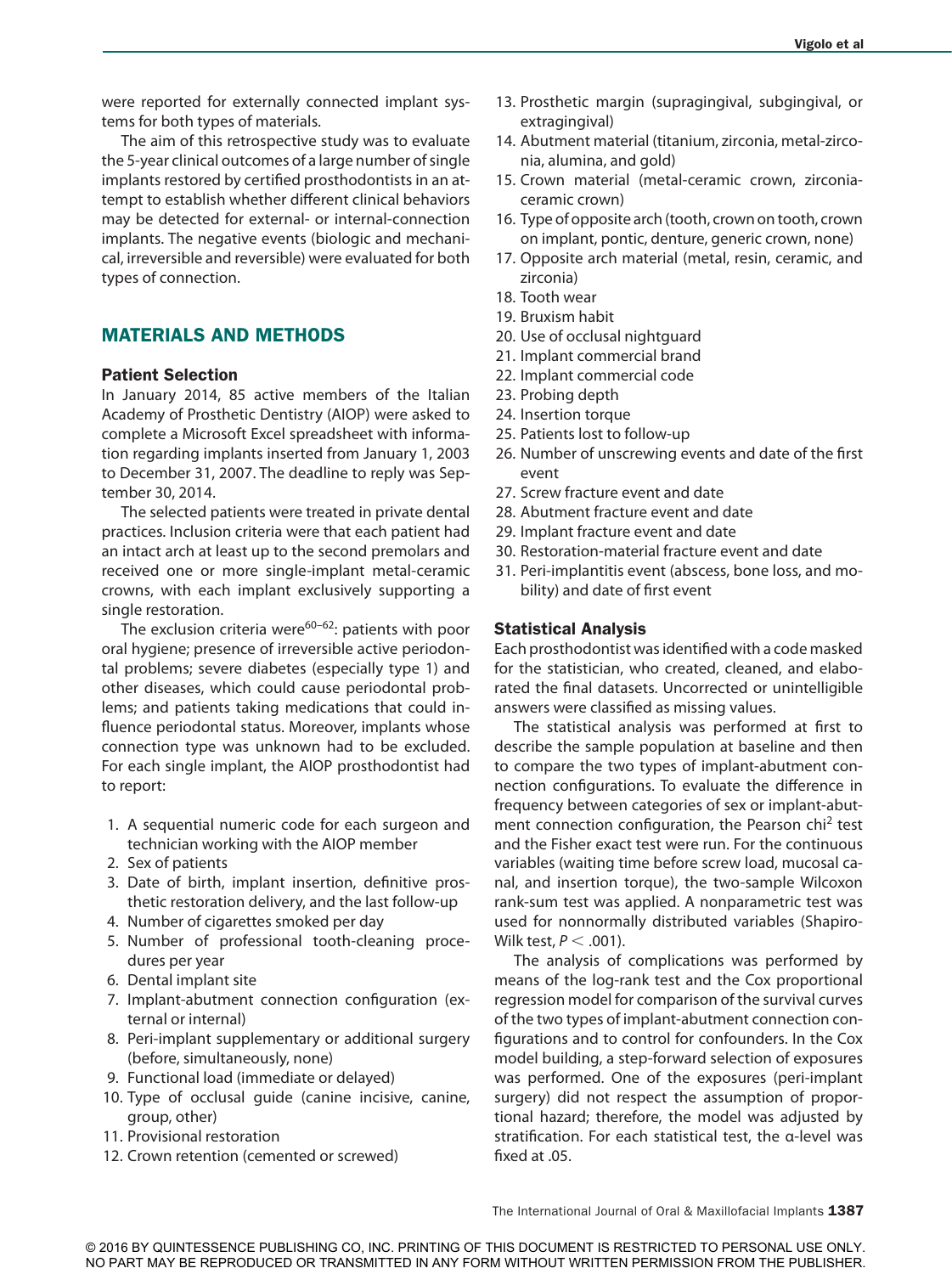| Table 1<br><b>Descriptive Statistics of Patient Samples</b>                                                                                                              |                                                             |                            |
|--------------------------------------------------------------------------------------------------------------------------------------------------------------------------|-------------------------------------------------------------|----------------------------|
|                                                                                                                                                                          | No.                                                         | Total<br>missing<br>values |
| Sample size (N)                                                                                                                                                          | 1,159                                                       | 14                         |
| Mean ± SD age at first implant (y)                                                                                                                                       | $49.6 \pm 13.0$                                             | 23                         |
| <b>Males</b><br>No. of patients (%)<br>Mean $\pm$ SD age at first implant (y)<br>No. of implants in males                                                                | 481 (41.9%)<br>$49.3 \pm 12.6$<br>821 (42.8%)               | 11                         |
| <b>Females</b><br>No. of patients (%)<br>Mean $\pm$ SD age at first implant (y)<br>No. of implants in females                                                            | 667 (58.1%)<br>$47.6 \pm 9.4$<br>1,097 (57.2%)              |                            |
| No. of patients lost to follow-up (%)<br>Percent of males<br>Percent of females<br>No. of patients reporting bruxism<br>habit (%)<br>No. of patients with tooth wear (%) | 225 (19.7%)<br>19.9%<br>19.5%<br>265 (23.6%)<br>550 (52.3%) | 38<br>108                  |
| No. of cigarettes smoked per day                                                                                                                                         | $2.4 \pm 5.5$                                               | 11                         |
| (mean $\pm$ SD)<br>O cigarette/day<br>No. of patients (%)<br>Below 6 cigarettes/day<br>No. of patients (%)<br>6-10 cigarettes/day                                        | 878 (76.5%)<br>99 (8.6%)                                    |                            |
| No. of patients (%)                                                                                                                                                      | 78 (6.8%)                                                   |                            |
| 11-20 cigarettes/day<br>No. of patients (%)<br>More than 20 cigarettes/day                                                                                               | 87 (7.8%)                                                   |                            |
| No. of patients (%)                                                                                                                                                      | 6(0.5%)                                                     |                            |
| No. of professional tooth-cleanings<br>per year (mean ± SD)<br>Any professional tooth-cleaning/<br>year<br>No.of patients (%)                                            | $2.2 \pm 1.0$<br>56 (4.9%)                                  | 13                         |
| One professional tooth-cleaning/<br>year<br>No. of patients (%)                                                                                                          | 148 (12.9%)                                                 |                            |
| Two professional tooth-<br>cleanings/year<br>No. of patients (%)<br>More than two professional                                                                           | 552 (47.6%)                                                 |                            |
| tooth-cleanings/year<br>No. of patients (%)                                                                                                                              | 390 (34.0%)                                                 |                            |
| <b>Occlusal guide</b><br>No. of patients<br>Canine incisor                                                                                                               | 1,057                                                       | 102                        |
| No. of patients (%)<br>Canine                                                                                                                                            | 485 (45.9%)                                                 |                            |
| No. of patients (%)<br>Group                                                                                                                                             | 277 (26.2%)                                                 |                            |
| No. of patients (%)<br>Other                                                                                                                                             | 254 (24.0%)                                                 |                            |
| No. of patients (%)                                                                                                                                                      | 41 (3.9%)                                                   |                            |
| Occlusal nightguard<br>No. of patients (%)                                                                                                                               | 173 (16.3%)                                                 | 98                         |

The authors estimated the sample size a priori by hypothesizing some scenarios in the survival study (sample size calculation for a log-rank test), because hazard ratio (HR) and the number of patients lost to follow-up were not easily predictable. The first scenario was comprised of the following features:  $α$ -level = .05, HR = 0.5, power = 0.80, proportion of subjects in control group = 0.5, and rate of censoring = 0.20. The estimated sample size was 45 implants for each type of implant-abutment connection configuration. When the lost-to-follow-up group was changed to 30%, the sample needed to be increased to 51 implants per group, while by increasing the HR to 0.8, it amounted to 398 per group. However, where there might be an imbalance between the two groups—for example, with a ratio of 0.7 for the first group and 0.3 for the second—the sample was divided into 723 and 310 implants, respectively (1,033 in total). It increased to 826 and 354, respectively (1,180 in total), with 30% lost to follow-up. Therefore, a target of 1,000 implants was fixed a priori by the end of September 2014.

All data were statistically analyzed with STATA12 (StataCorp).

## RESULTS

Of 85 active AIOP members, 28 submitted the completed spreadsheet by the deadline. The sample was comprised of 1,159 patients and 2,010 implants.

## Patient Sample and Implant Sample

The sample was comprised of 1,159 patients with a mean  $\pm$  SD age at first implant of 49.6  $\pm$  13.0 years: 481 were males (41.9%; mean age, 49.3  $\pm$  12.6 years) and 667 females (58.1%; mean age, 47.6  $\pm$  9.4 years; Table 1).

When age was divided by categories of 10 years, the distribution of people was equal between males and females (chi<sup>2</sup>,  $P = 0.206$ ). Seventy-one percent (70.9%) of all patients (Fig 1) were between 30 and 59 years of age.

The frequency distribution of occlusal guides among patients showed a predominance of the canine-incisive guide (45.9%) over canine (26.2%) and group (24.0%) guides.

Patients were predominantly nonsmokers (76.5%) or low-smokers (below 6 cigarettes per day, 85.1%).

Two hundred sixty-five patients reported a bruxism habit (23.6%), and 550 (52.3%) presented tooth wear (49.3% of males vs 45.6% of females; Fisher test,  $P = .014$ ). One hundred seventy-three patients (16.3%) were accustomed to using an occlusal nightguard. When the group with bruxism habits was considered exclusively, the percentage of occlusal nightguard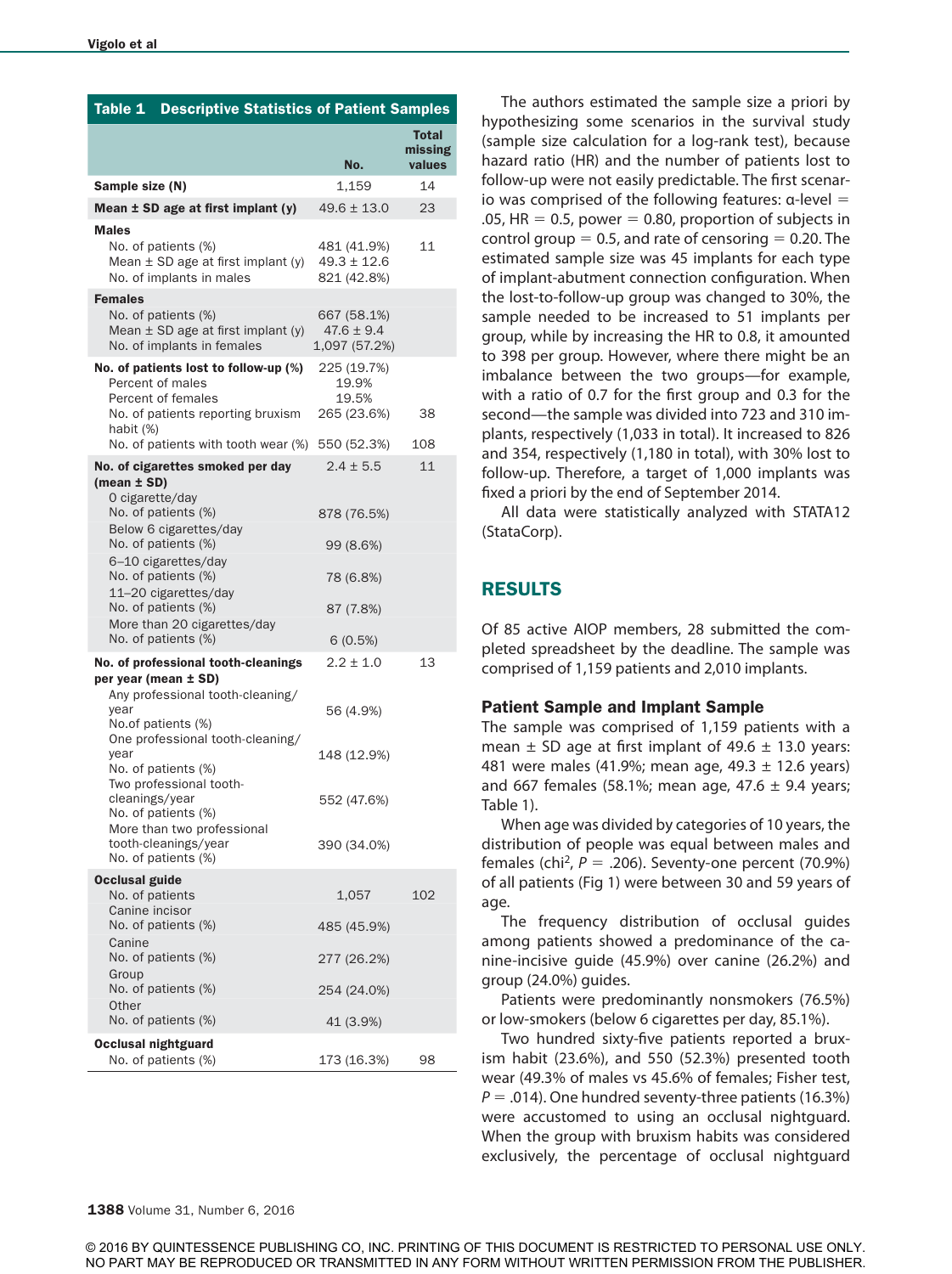users was 62.8% among females vs 50.4% among males (chi<sup>2</sup>,  $P = .041$ ).

The frequency of professional tooth-cleaning per year was at least once every 6 months in 82.2% of patients.

Within the 2,010 implants of the sample, 821 implants (42.8%) were inserted in males and 1,097 implants (57.2%) in females.

There were 14 patients without any kind of information. Furthermore, the number lost to follow-up was 225 (19.7%). The percentages of males and females lost to follow-up were very close: 19.9% among males and 19.5% among females.

In the sample of 2,010 implants, 968 (48.2%) had an internal connection, and 1,042 (51.8%) an external connection (Table 2).

## Implant Frequency Distribution Across Dental Arch Areas

When the anterior (incisors and canines) and posterior (premolars and molars) areas of the dental arches were analyzed, 42.8% of implants were found to be in the posterior maxillary and 44.1% in the posterior mandibular areas, with only 9.8% in the anterior maxillary and 3.4% in the anterior mandibular areas.

The distribution per dental arch area of implantabutment connection configurations presented similar percentages in the two groups.

#### Provisional Restoration and Screw Load

One thousand three hundred seventy-three implants (68.3%) received a provisional restoration without a significant difference between the two types of connections (chi<sup>2</sup> test,  $P = .662$ ).

The load was delayed in 1,904 implants (68.3%). The prevalence was similar between internal- and externalconnection groups (chi<sup>2</sup> test,  $P = .165$ ). In fact, the majority of implants were loaded after a period of time, with the median waiting time 7.8 months (interquartile range: Iqr, 8.3). In the internal-connection group, the implants were loaded, on average, earlier than in the external-connection group (two-sample Wilcoxon rank-sum test, *P* = .0001): 7.4 months (Iqr, 6.8) vs 8.2 months (Iqr, 10.3), respectively.

Where stratification for the dental arch is concerned, there was no difference in the mandibular arch between the two types of connections (internal connection: median, 6.7 months; Iqr, 6.5; external connection: median, 6.8 months; Iqr, 9.5; two-sample Wilcoxon rank-sum test,  $P = .2146$ ). On the contrary, the difference was significant in the maxillary arch (twosample Wilcoxon rank-sum test, *P* < .001). In the maxillary posterior area, the screws were loaded earlier in the internal-connection (median, 8.2 months; Iqr, 6.6) than in the external-connection (median, 11.0 months;



Fig 1 Distribution of patients by age across categories over 10 years.

Iqr, 10.7) implants (two-sample Wilcoxon rank-sum test,  $P < .001$ ). In the maxillary anterior area, the median values were dissimilar (internal connection: median, 8.8 months; Iqr, 8.8; external connection: median, 10.6 months; Iqr, 8.6); however, the difference did not show a significant result (two-sample Wilcoxon ranksum test,  $P = .0899$ ).

#### Probing Depth and Insertion Torque

The majority of implants had a probing depth of 2 to 3 mm (76% of implants) with no difference between the two types of connections (two-sample Wilcoxon ranksum test, *P* = .1639).

In the sample, 55.9% of implants were inserted with a torque between 25 and 35 Ncm, 19.4% with a torque below 25 Ncm, and 24.7% above 35 Ncm.

The difference in median values of torque between the two connection groups was significant: 30 Ncm (Iqr, 0) in the external-connection group vs 32.0 Ncm (Iqr, 2.0) in the internal-connection group (two-sample Wilcoxon rank-sum test, *P* < .001).

## Supplementary or Additional Surgery

The majority of implants (72.8%) did not require a supplementary or additional surgical procedure at the site. In 20.6% of implants, the regenerative surgery was accomplished simultaneously at the time of insertion. The occurrence of this surgical treatment was similar between the two connection groups (chi<sup>2</sup> test,  $P = .448$ ).

## Abutment Material

In the full sample, the abutments were made primarily of titanium (65.77%), followed by gold (19.45%) and zirconia (13.71%). Metal-zirconia (1.02%) and alumina (0.05%) were rarely used. In stratification for implantabutment connection configuration, in the group with an internal connection, 79.5% of abutments were made of titanium, 13.2% of gold, and 5.5% of zirconia.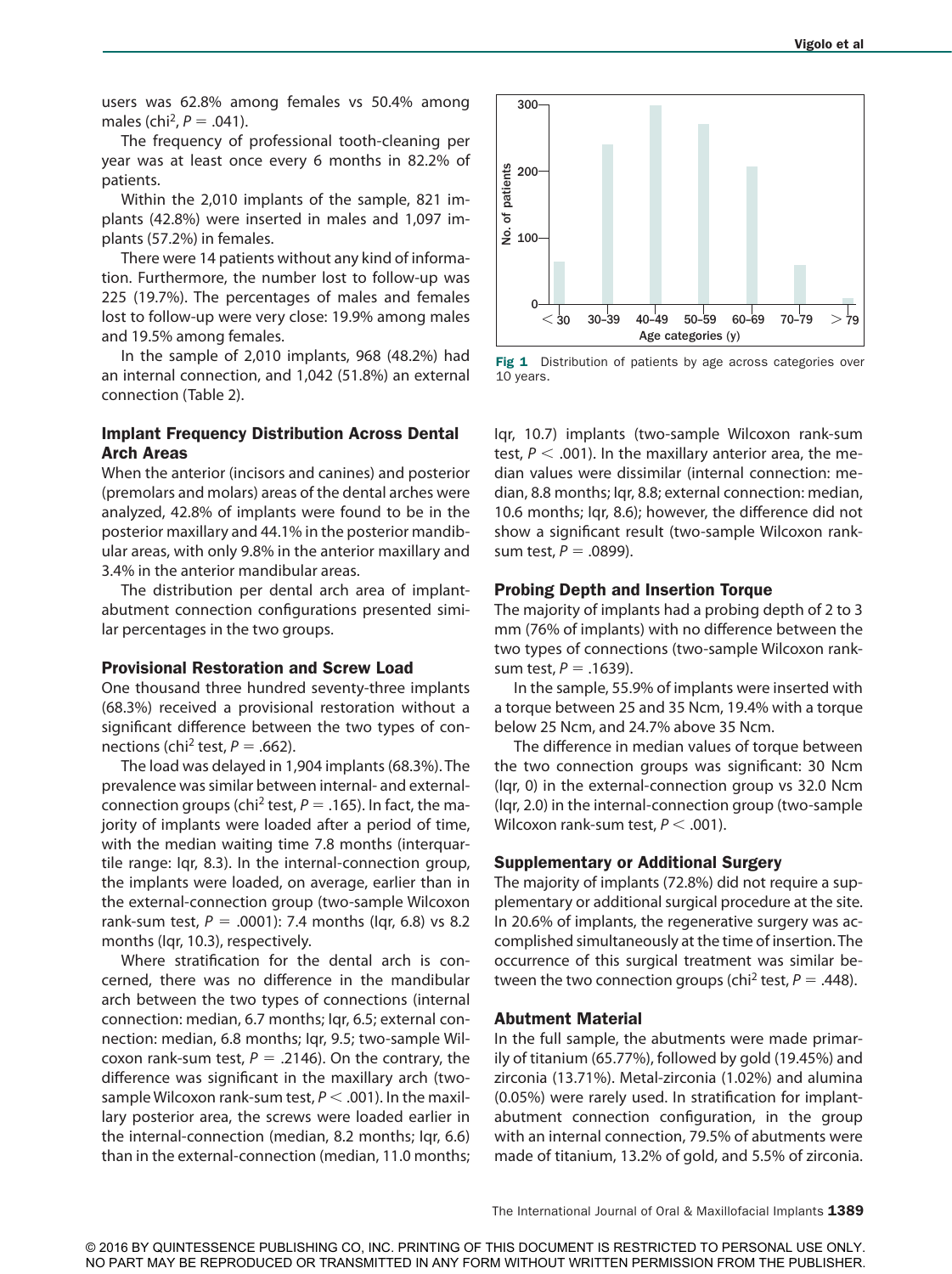| Table 2<br><b>Features of Implant Sample</b>                                     |                                           |                 |              |                    |  |  |
|----------------------------------------------------------------------------------|-------------------------------------------|-----------------|--------------|--------------------|--|--|
|                                                                                  | Implant-abutment connection configuration | <b>Missing</b>  |              |                    |  |  |
|                                                                                  | <b>Internal</b>                           | <b>External</b> | values       | Total <sup>a</sup> |  |  |
| Sample, n (%)                                                                    | 968 (48.2%)                               | 1,042 (51.8%)   | $\mathbf{O}$ | 2,010              |  |  |
| <b>Arch</b><br>No. of implants<br>Posterior maxilla                              | 950                                       | 1,009           | 51           | 1,959              |  |  |
| No. of implants (%)<br>Anterior maxilla                                          | 419 (50.0%)                               | 419 (50.0%)     |              | 838 (42.8%)        |  |  |
| No. of implants (%)<br>Posterior mandible                                        | 96 (50.0%)                                | 96 (50.0%)      |              | 192 (9.8%)         |  |  |
| No. of implants (%)<br>Anterior mandible                                         | 417 (48.3%)                               | 446 (51.7%)     |              | 863 (44.1%)        |  |  |
| No. of implants (%)                                                              | 18 (27.3%)                                | 48 (72.7%)      |              | 66 (3.4%)          |  |  |
| Waiting time for implants with delayed load<br>Median (Iqrb), mo                 | 7.4(6.8)                                  | 8.2(10.3)       | 80           | 7.8(8.3)           |  |  |
| <b>Insertion torque</b><br>Median (Iqrb), mo                                     | 32.0 (2.0)                                | 30.0(0.0)       | 52           | 32(2.0)            |  |  |
| <b>Probing depth</b><br>Median (Iqrb), mm                                        | 2.0(1.0)                                  | 2.0(1.0)        | 297          | 2.0(1.0)           |  |  |
| Peri-implant supplemental or additional surgery<br>No. of implants<br>No surgery | 968                                       | 1,041           | $\mathbf{1}$ | 2,009              |  |  |
| No. of implants (%)                                                              | 692 (47.3%)                               | 770 (52.7%)     |              | 1,462 (72.8%)      |  |  |
| Before implant insertion<br>No. of implants (%)                                  | 66 (49.6%)                                | 67 (50.4%)      |              | 133 (6.6%)         |  |  |
| Simultaneous implant insertion<br>No. of implants (%)                            | 210 (50.7%)                               | 204 (49.3%)     |              | 414 (20.6%)        |  |  |
| <b>Abutment material</b>                                                         |                                           |                 | 41           |                    |  |  |
| No. of implants<br>Titanium                                                      | 961                                       | 1,008           |              | 1,969              |  |  |
| No. of implants (%)<br>Zirconia                                                  | 764 (59.0%)                               | 531 (41.0%)     |              | 1,295 (65.7%)      |  |  |
| No. of implants (%)<br>Metal-zirconia                                            | 53 (19.6%)                                | 217 (80.4%)     |              | 270 (13.7%)        |  |  |
| No. of implants (%)<br>Alumina                                                   | 17 (85.0%)                                | $3(15.0\%)$     |              | 20 (1.0%)          |  |  |
| No. of implants (%)                                                              | $\mathbf 0$                               | 1 (100%)        |              | $1(0.1\%)$         |  |  |
| Gold<br>No. of implants (%)                                                      | 127 (33.2%)                               | 256 (66.8%)     |              | 383 (19.5%)        |  |  |
| Type of prosthetic restoration<br>No. of implants                                | 967                                       | 1,040           | 3            | 2,007              |  |  |
| Cemented crown retention<br>No. of implants (%)                                  | 764 (52.2%)                               | 700 (47.8%)     |              | 1,464 (72.9%)      |  |  |
| Screwed crown retention<br>No. of implants (%)                                   | 203 (37.4%)                               | 340 (62.6%)     |              | 543 (27.1%)        |  |  |
| <b>Prosthetic margin</b>                                                         |                                           |                 |              |                    |  |  |
| No. of implants<br>Supragingival                                                 | 859                                       | 743             | 408          | 1,602              |  |  |
| No. of implants (%)<br>Subgingival                                               | 12 (44.4%)                                | 15 (55.6%)      |              | 27 (1.7%)          |  |  |
| No. of implants (%)<br>Extragingival                                             | 342 (60.9%)                               | 220 (39.1%)     |              | 562 (35.1%)        |  |  |
| No. of implants (%)                                                              | 505 (49.9%)                               | 508 (50.1%)     |              | 1,013 (63.2%)      |  |  |
| Type of prosthetic crown restoration<br>No. of implants<br>Metal-ceramic crowns  | 961                                       | 1,008           | 41           | 1,969              |  |  |
| No. of implants (%)                                                              | 723 (50.6%)                               | 705 (49.4%)     |              | 1,428 (72.5%)      |  |  |
| Zirconia-ceramic crowns<br>No. of implants (%)                                   | 238 (44%)                                 | 303 (56%)       |              | 541 (27.5%)        |  |  |

<sup>a</sup>Number of implants analyzed and percentage within the full sample.

 $b$ Iqr = interquartile range.

© 2016 BY QUINTESSENCE PUBLISHING CO, INC. PRINTING OF THIS DOCUMENT IS RESTRICTED TO PERSONAL USE ONLY. NO PART MAY BE REPRODUCED OR TRANSMITTED IN ANY FORM WITHOUT WRITTEN PERMISSION FROM THE PUBLISHER.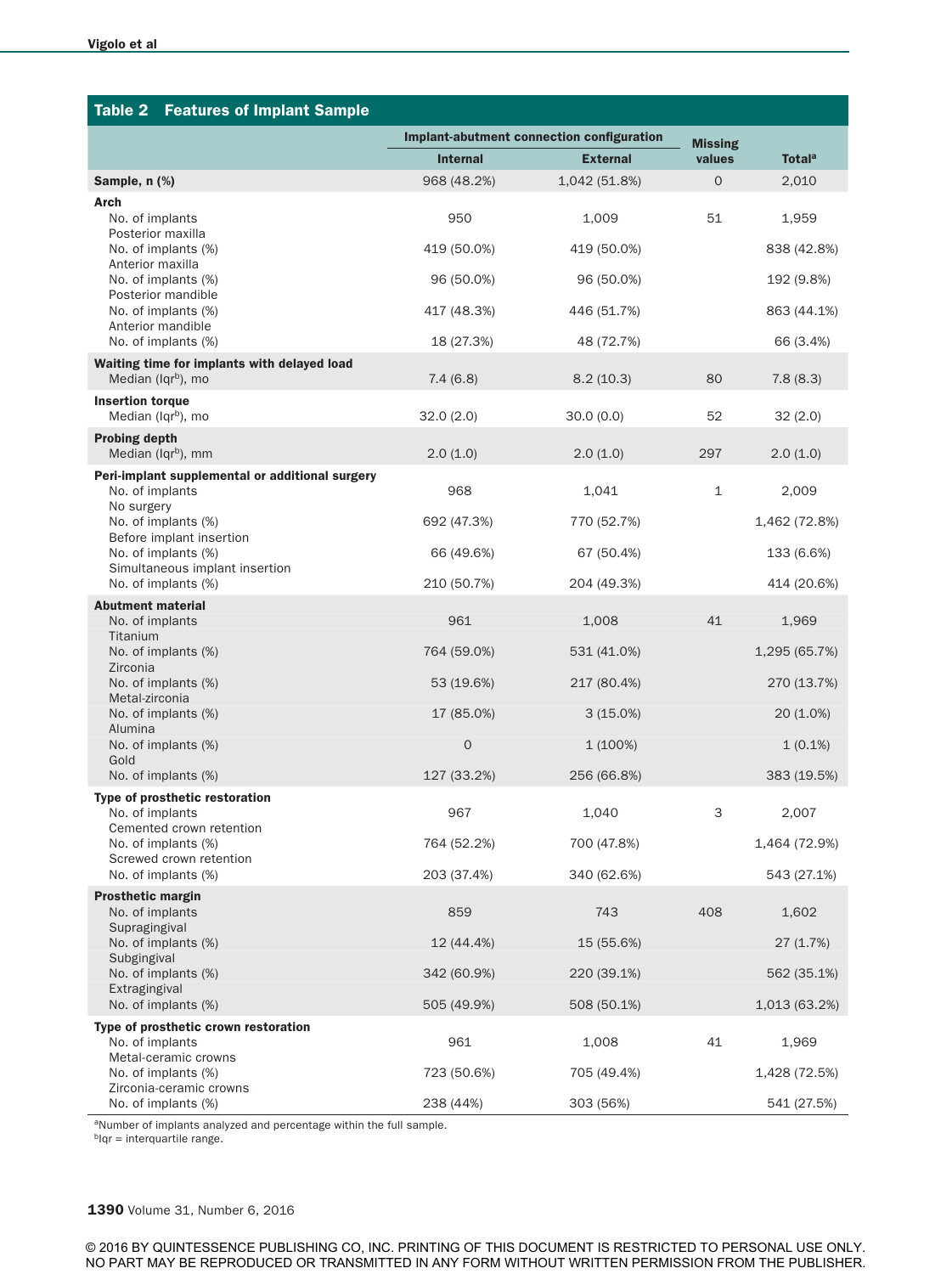In contrast, in the group with an external configuration, the prevalence of titanium decreased to 52.7%, while the use of gold and zirconia increased to 25.4% and 21.5%, respectively (chi<sup>2</sup> test,  $P < .001$ ).

#### Type of Prosthetic Restoration

There was a higher prevalence of cemented (72.9%) than screwed (27.1%) implants used for crown retention. However, the prevalence of cemented crown retention in the external-connection group was 47.8% vs 52.2% in the internal-connection group; for screwed crown retention, it was 62.6% and 37.4%, respectively (chi<sup>2</sup> test,  $P < .001$ ). There was an 83.8% prevalence of metal-ceramic single restorations with ceramic in the occlusal surface; in the ceramic-zirconia crowns group (with ceramic in the occlusal surface), it was 16.2%.

#### Prosthetic Margin

The prosthetic margin was more frequently extragingival (63.2%), followed by subgingival (35.1%) and supragingival (1.7%). Considering only the subgingival and extragingival prosthetic margins, in both types of connections, the extragingival prosthetic margin predominated. Among the 1,013 implants with an extragingival prosthetic margin, the distribution was similar between internal and external implant-abutment connection configurations: 49.9% in the first group and 50.1% in the second group. Within the 562 implants with a subgingival prosthetic margin, 60.9% had an internal connection and 39.1% an external connection configuration (chi<sup>2</sup> test,  $P < .001$ ).

#### Type of Opposite Arch and Opposite Arch Material

The majority of opposite arches were in sequence: teeth (56.2%), crown on tooth (22.5%), and crown on implant (15.1%). Pontics, dentures, generic crowns, and absence of opposite arch amounted all together to 6.3% of implants.

In 54.6% of implants, the opposite arch was the enamel of a natural tooth, followed by ceramic (36.8%) and resin (6.2%) of an artificial crown.

#### Implant Brand

The majority of implants were produced by Nobel Biocare (35.7%; Nobel Biocare), Biomet 3i (21.1%; 3i/ Implant Innovations), and Resista (16.5%, WIS Implant System, Omegna). The frequency distribution of all brands stratified for implant-abutment connection configuration is reported in Table 3.

#### Negative Events

Of 2,010 implants, 75 were dropped because there was no information about follow-up, 1,431 implants (74.0%) were followed for at least 5 years, and 332

#### Table 3 Frequency Distribution of Implant Brands Stratified for Implant-Abutment Connection Configuration

| <b>Brand, No. of</b>   | <b>Implant-abutment</b><br>connection configuration |              |              |  |
|------------------------|-----------------------------------------------------|--------------|--------------|--|
| implants (%)           | <b>Internal</b><br><b>External</b>                  |              | <b>Total</b> |  |
| Astra Tech             | 33 (3.4%)                                           | $\Omega$     | 33 (1.6%)    |  |
| Biomet 3i              | 161 (16.6%)                                         | 264 (25.3%)  | 425 (21.1%)  |  |
| Camlog                 | 80 (8.3%)                                           | $\Omega$     | 80 (4.0%)    |  |
| DentalTech             | $4(0.4\%)$                                          | $\Omega$     | $4(0.2\%)$   |  |
| Dentsply Friadent      | $9(0.9\%)$                                          | $\Omega$     | 9(0.5%)      |  |
| Exacta                 | 2(0.2%)                                             | $\Omega$     | $2(0.1\%)$   |  |
| <b>GEASS</b>           | 25 (2.6%)                                           | $\Omega$     | 25 (1.2%)    |  |
| <b>Keystone Dental</b> | 8(0.8%)                                             | $1(0.1\%)$   | 9(0.5%)      |  |
| MegaGen                | 6(0.6%)                                             | $\Omega$     | 6(0.3%)      |  |
| Micerium               | 0                                                   | 6(0.6%)      | 6(0.3%)      |  |
| <b>MIS Implants</b>    | $2(0.2\%)$                                          | $\Omega$     | $2(0.1\%)$   |  |
| <b>Neoss</b>           | 14 (1.5%)                                           | $\Omega$     | 14 (0.7%)    |  |
| <b>Nobel Biocare</b>   | 278 (28.7%)                                         | 439 (42.13%) | 717 (35.7%)  |  |
| PH                     | 11 (1.1%)                                           | 0            | 11 (0.6%)    |  |
| Resista                | $\Omega$                                            | 331 (31.8%)  | 331 (16.5%)  |  |
| Shackleton             | 4 (0.4%)                                            | $1(0.1\%)$   | 5(0.3%)      |  |
| Straumann              | 40 (4.1%)                                           | $\Omega$     | 40 (2.0%)    |  |
| Sweden & Martina       | 199 (20.6%)                                         | $\Omega$     | 199 (9.9%)   |  |
| <b>Thommen Medical</b> | 18 (1.9%)                                           | $\Omega$     | 18 (0.9%)    |  |
| Zimmer Dental          | 74 (7.6%)                                           | O            | 74 (3.7%)    |  |

implants (17.2%) were followed for more than 8 years; 98.9% of implants survived.

Considering only implants with mechanical negative events and at least 5 years of follow-up, the frequency of these negative events due to fracture of implant, fracture of screw, fracture of abutment, or fracture of connection amounted to 16 cases, corresponding to 1.1% of the implant sample. Within the full sample, the distribution of events for each component and the log-rank test *P* value are reported in Table 4. There were 11 mechanical failures in internal vs five in external implant-abutment connection configurations. Only implant fracture could be considered an irreversible negative event. The difference between the frequencies in survival of the two types of implantabutment connection configurations was not significant for each negative event (log-rank test, *P* > .05).

#### Restoration Fracture

Ceramic fractures of surfaces of metal-ceramic and zirconia-ceramic restorations amounted to 46, 2.6% of the full sample: 40 were ceramic surfaces of metal-ceramic crowns, and 6 were ceramic surfaces of zirconiaceramic crowns. The ceramic fractures were divided as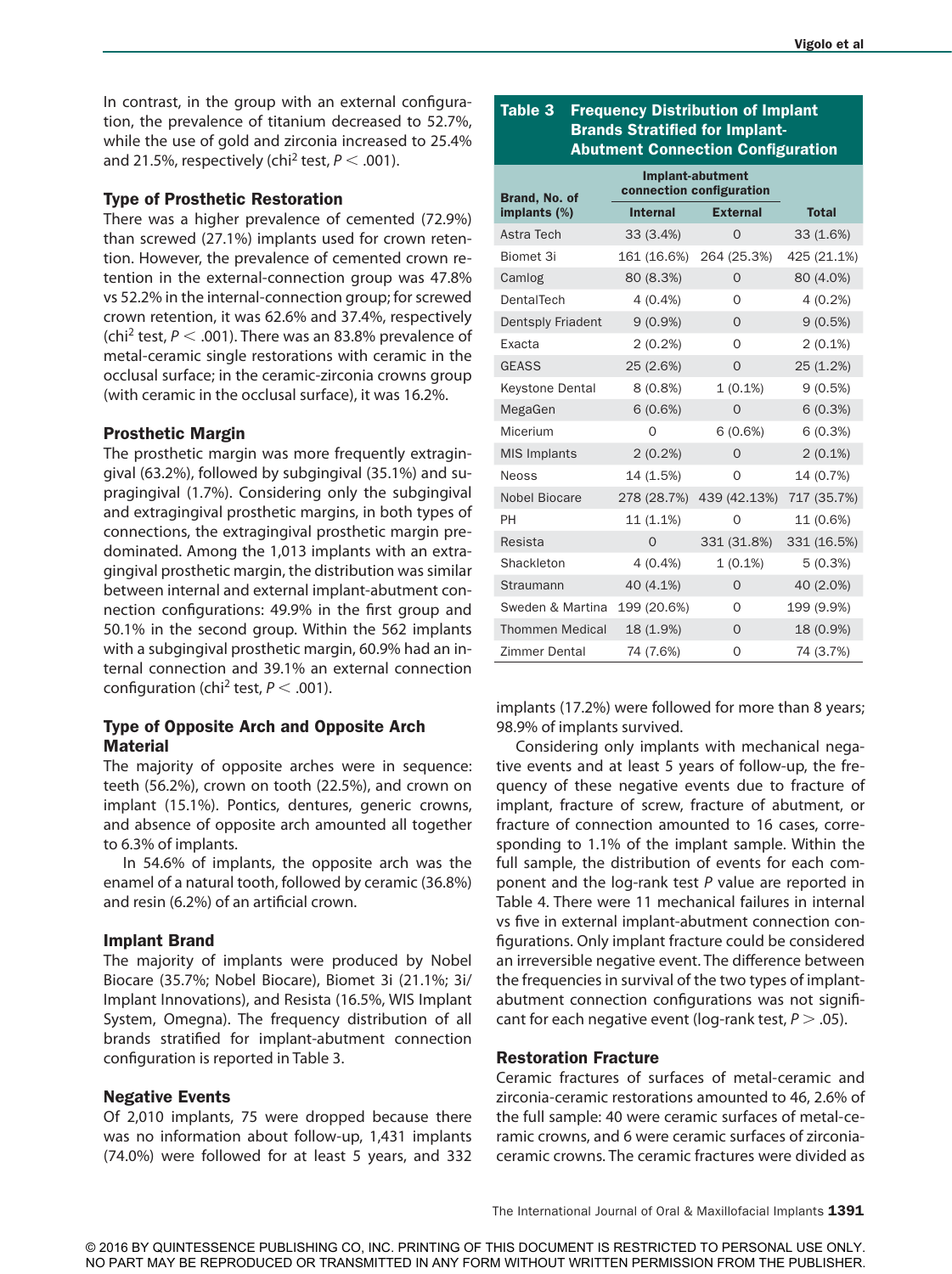|  | Table 4 Frequency of Negative Events Stratified by Implant-Abutment Connection Configuration |  |  |  |
|--|----------------------------------------------------------------------------------------------|--|--|--|
|  |                                                                                              |  |  |  |

| Negative event,              |                           | Implant-abutment connection configuration |                       |              |                     |  |
|------------------------------|---------------------------|-------------------------------------------|-----------------------|--------------|---------------------|--|
| <b>Frequency (%)</b>         | <b>Internal</b>           | <b>External</b>                           | <b>Missing values</b> | <b>Total</b> | Log-rank test $(P)$ |  |
| Implant fracture             | $1(0.1\%)$                | $1(0.1\%)$                                | 192                   | $2(0.1\%)$   | .6664               |  |
| Screw fracture               | $3(0.4\%)$                | $1(0.1\%)$                                | 191                   | 4 $(0.2\%)$  | .1890               |  |
| Abutment fracture            | $2(0.2\%)$                | $2(0.2\%)$                                | 191                   | 4 $(0.2\%)$  | .8359               |  |
| Connection fracture          | $5(0.6\%)$                | $1(0.1\%)$                                | 190                   | $6(0.3\%)$   | .0584               |  |
| <b>Restoration fracture</b>  | $20(2.4\%)$               | $26(2.9\%)$                               | 191                   | 46 $(2.6\%)$ | .9861               |  |
| Implant unscrew <sup>c</sup> | $13(1.6\%)$               | $12(1.3\%)$                               | 197                   | $25(1.4\%)$  | .4398               |  |
| Periodontal disease          | 51 $(6.1)$ <sup>a</sup> ) | 43 $(4.7a)$                               | 185                   | $84(5.4\%)$  | .0381               |  |

aPercentage of negative events inside the group defined by the type of connection.

bPercentage of negative events inside the full sample.

cAt least one unscrew event.



Fig 2 Kaplan-Meier failure curve for reduction in peri-implant bone level (bone loss).

follows: 20 for internal implant-abutment connection configuration (2.4%) and 26 for external connection (2.9%). The log-rank test was not significant ( $P = .9861$ ).

#### Implant-Abutment Unscrewing Event

Of 1,935 implants, 1,713 (98.6%) never presented any unscrewing event of the implant-abutment interface; 21 implants (1.2%) unscrewed once, and four implants unscrewed two or more times (0.2%). In a comparison of internal vs external abutment-connection configurations, the difference was not significant for the number of "at least one unscrew event": 13 events (1.6%) in internal-connection and 12 events (1.3%) in externalconnection implants (log-rank test,  $P = .4398$ ).

#### Peri-implant Disease

The majority of patients (94.6%) did not develop any kind of peri-implant disease. Two patients (0.1%), one for each connection group, developed an abscess; 85 patients (4.7%) showed a bone loss in excess of 0.2 mm/year (46, 5.5%, in the internal- and 39, 4.3%, in the external-connection groups); and seven patients (0.4%) showed implant mobility, four (0.5%) in the internal-connection group and three in the externalconnection group (0.3%).

Considering exclusively the bone loss in excess of 0.2 mm/year, which was the most common periimplant manifestation, despite the small number of events, there was a nonsignificant difference in the trend of bone loss development between the two connection types: the internal-connection group showed a slightly higher tendency to have more bone loss than the external-connection group, as visualized in the Kaplan-Meier failure curve (Fig 2; log-rank test, *P* = .0758). In an analysis of the life-table, the 5-year cumulative failure rates for the internal- and external-connection groups were found to be 5.5% (95% CI, 3.9 to 7.7; survival rate, 97.2%, 95% CI, 95.6 to 98.2) and 4.0% (95% CI, 0.7 to 5.6; survival rate, 96.1%, 95% CI, 94.3 to 97.3), respectively. Cumulative failure rates increased to 11.1% (95% CI, 7.7 to 16.0; survival rate, 88.9%, 95% CI, 84.0 to 92.3) in the internal-connection group and to 11.4% (95% CI, 7.3 to 17.5; survival rate, 88.6%, 95% CI, 82.5 to 92.7) in the external-connection group at the eighth year of observation.

To analyze the risk factors for bone loss, the authors ran the Cox proportional hazard regression. After a step-forward selection of exposures, the variables implant-abutment connection configuration, smoking, insertion torque, number of professional tooth-cleaning procedures per year (categorized into four groups: any professional tooth-cleaning, one professional tooth-cleaning, two professional tooth-cleanings, and more than two professional tooth-cleanings), waiting time between implant insertion and definitive prosthetic restoration, and peri-implant surgery were selected for the model.

After the proportionality assumption—that is, hazard ratios must be constantly associated with each

© 2016 BY QUINTESSENCE PUBLISHING CO, INC. PRINTING OF THIS DOCUMENT IS RESTRICTED TO PERSONAL USE ONLY. NO PART MAY BE REPRODUCED OR TRANSMITTED IN ANY FORM WITHOUT WRITTEN PERMISSION FROM THE PUBLISHER.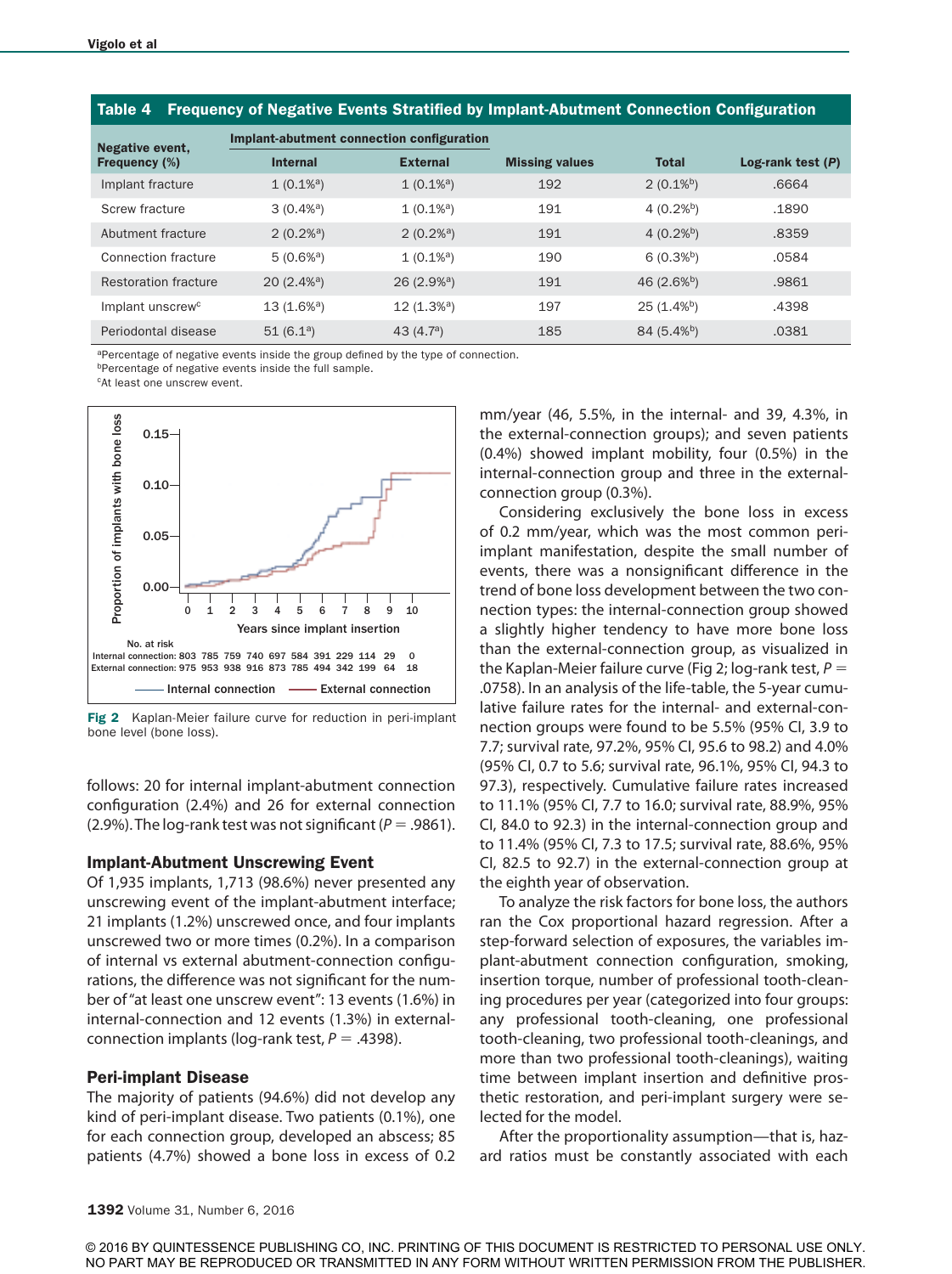| A Cox Proportion Hazard Regression Model Stratified by Periodontal Surgery Showing the<br><b>Table 5</b><br><b>Effects of Five Variables on the Risk of Bone Loss</b> |                    |           |         |         |      |               |  |  |
|-----------------------------------------------------------------------------------------------------------------------------------------------------------------------|--------------------|-----------|---------|---------|------|---------------|--|--|
| <b>Variable</b>                                                                                                                                                       | <b>Coefficient</b> | <b>SE</b> | Z test  | P value | HR   | 95% CI        |  |  |
| $X_1$ (connection type)                                                                                                                                               | $-0.71a$           | 0.24      | $-2.98$ | .003    | 0.49 | $0.31 - 0.78$ |  |  |
| $X2$ (cigarettes per day)                                                                                                                                             | 0.04               | 0.02      | 2.24    | .025    | 1.04 | $1.00 - 1.07$ |  |  |
| $X3$ (insertion torque)                                                                                                                                               | 0.23               | 0.03      | 6.83    | < 0.001 | 1.26 | 1.18–1.35     |  |  |
| $X_4$ (professional cleaning procedure per year) <sup>D</sup>                                                                                                         | 0.46               | 0.14      | 3.38    | .001    | 1.58 | $1.21 - 2.06$ |  |  |
| $X5$ (waiting time for definitive restoration)                                                                                                                        | $-0.06$            | 0.02      | $-2.98$ | .003    | 0.94 | $0.91 - 0.98$ |  |  |

<sup>a</sup>The reference group was internal connection implant-abutment configuration.

b"Professional cleaning procedure per year" was categorized as: any professional tooth-cleaning, one professional tooth-cleaning, two

professional tooth-cleanings, and more than two professional tooth-cleanings.

 $SF = standard error$ ; HR = hazard ratio.

covariate over time— was checked, it was apparent that only the exposure surgery did not respect it (test of proportional-hazards assumption,  $P = .0071$ ). Therefore, the model was adjusted stratifying by surgery. As a consequence of this, the baseline hazards for the three surgery groups (no peri-implant surgical treatment, surgical treatment simultaneously with and before implant insertion) were different. The logrank test showed that when patients were treated with surgery simultaneously, the implant insertion had a more rapid bone loss than in the other two groups (*P* = .0294). In the Cox model, stratified by surgery, all exposures significantly influenced the development of bone loss (Table 5). Internal-connection implants had a higher hazard than external-connection implants (HR, 0.49;  $P < .003$ ). Also, the number of cigarettes smoked per day (HR, 1.04;  $P = .02$ ) and the amount of torque (HR, 1.26;  $P < .001$ ) increased the hazard of bone loss. In the same way, the hazard increased as the number of professional tooth-cleaning procedures per year (HR,  $1.58; P = .001$ ) increased. The significance of these results was probably due to a higher number of professional treatments in patients classified by the prosthodontist as being at risk for periodontal disease. Moreover, an increase in the waiting time between implant insertion and definitive prosthetic restoration was protective against bone level reduction (HR, 0.94;  $P = .003$ ).

## **DISCUSSION**

This sample is a good overview of the patients treated by active AIOP members between January 2003 and December 2007. Of the respondents, 33% completed the spreadsheet with good quality data.

The sample population was comprised of more than 1,000 patients, with a higher number of female than male patients. However, sex did not influence the baseline and was not a risk factor for implant complications.

Patients were predominantly nonsmokers or lowsmokers treated at least twice a year with professional tooth-cleaning. Implants were inserted primarily in the posterior area, eg, in molar and premolar sites, of the maxilla and mandible. The implant-abutment connection configuration was distributed equally between internal and external connections. In the sample, only 19.4% of implants were inserted with a torque below 25 Ncm; 55.9% of implants were inserted with a torque between 25 and 35 Ncm, and 24.7% above 35 Ncm. Most implants had a titanium abutment and, after a delayed screw load, were temporarily restored. Regenerative surgery was performed in 27% of cases only. The crowns were primarily cemented and had an extragingival margin with a tooth or a crown on the tooth or implant in the opposite arch.

The number of biologic or mechanical negative events was very low during the period of follow-up, with no difference between internal and external implant-abutment connection configurations. Only 16 (1.1%) in the implant sample had mechanical negative events because of implant/abutment/screw/connection structure damage. The numbers of unscrewed implants and of restoration fractures of the esthetic ceramic of metal-ceramic and of zirconia-ceramic crowns were also not clinically relevant, with no difference between internal and external implant-abutment connection configurations. This result is slightly different from conclusions achieved by a recent literature review in which the type of connection seemed to have an influence on the incidence of screw loosening, with more loose screws reported for externally connected implant systems.59 It should be noted that all single crowns and all abutments were made by many different dental technicians, making comparison of the technical features of all these prosthetic appliances very difficult.

The peri-implant biologic problem that developed during the observation was mainly due to the reduction in peri-implant bone height (bone loss in excess of 0.2 mm/year: 4.7%), whereas cases of abscess or implant mobility were close to zero (0.5%). Analysis of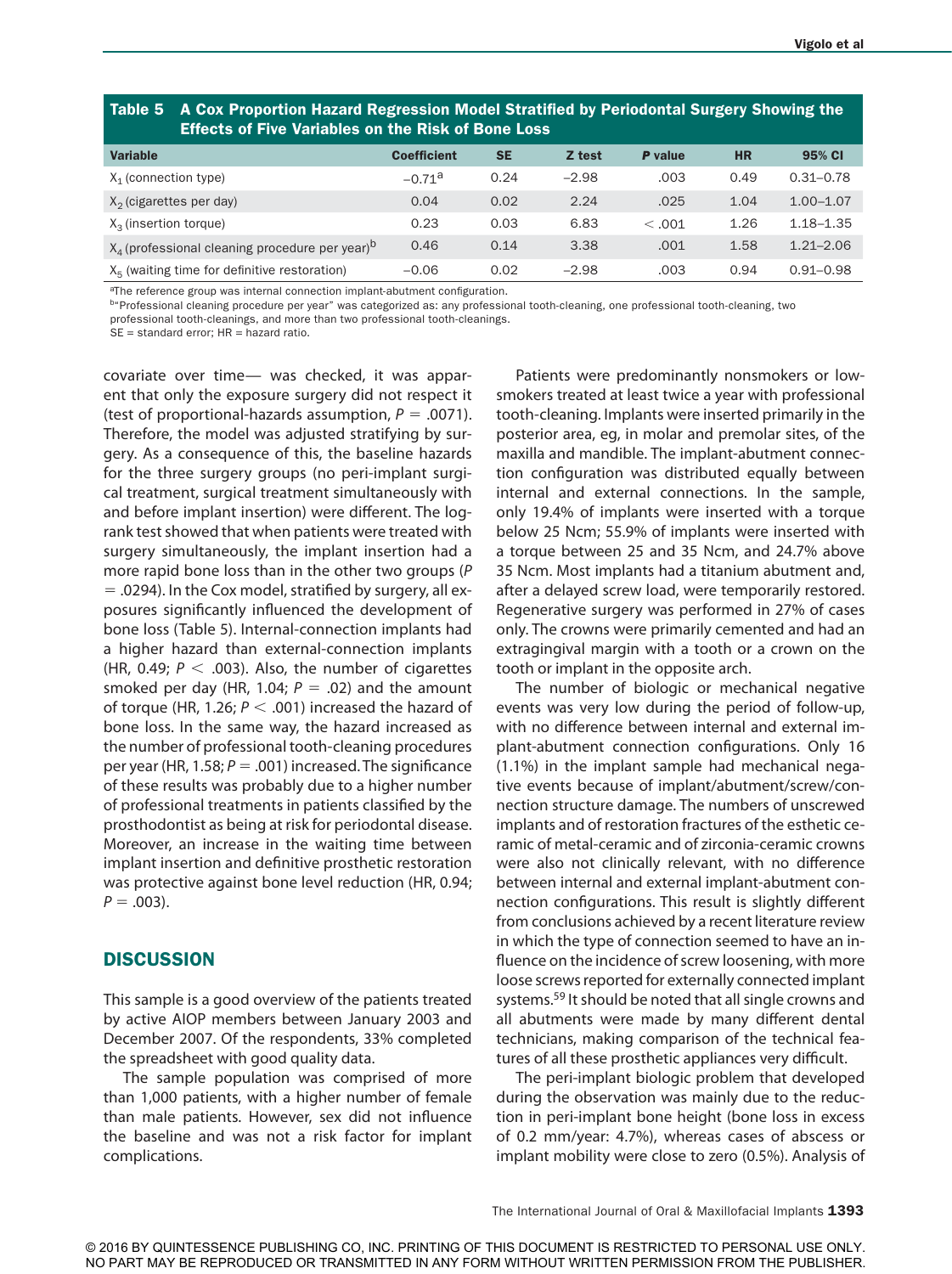bone loss in excess of 0.2 mm/year and its relationship with implant-abutment connection configurations gave a marginally significant difference in development time. In fact, the difference in event development was very low. The 5-year cumulative survival rate was slightly higher in the external (1.5%) than in the internal implant-abutment connection configuration group. Obviously, 1.5% is a result that is not clinically relevant, partly for the degree of difference but mainly for the generic definition of the outcome: bone loss in excess of 0.2 mm/year. This was exclusively a dichotomous variable defining the presence or absence of reduction in peri-implant bone levels and not a numerical quantity to evaluate the severity of the process. However, continuing the analysis into this outcome was considered relevant to obtain information about the peri-implant effect in the implant site.

The low number of negative events could raise doubts about the selection of the sample: a bias could not be excluded. However, the sample was a "healthy ideal sample": predominantly nonsmoker or lowsmoker with a regularly scheduled professional toothcleaning procedure, treated with single implants in the majority of cases without regenerative surgery. The Cox regression model showed the negative influence of smoking on periodontal health: the negative influence intensified as the number of cigarettes increased. Also, the hazard of the internal-connection implant was two times higher than that of the external-connection implant. In addition, each increment in insertion torque worsened the amount of bone loss in a directly proportional way. In contrast, an increase in waiting time between implant insertion and screw load was protective for bone level preservation.

Moreover, supplementary and additional peri-implant surgery showed different effects on bone level. Bone loss amount was significantly higher around implants treated surgically at implant insertion compared with those treated at advanced stages. However, no information was available regarding the real amount of bone loss before implant insertion in patients previously treated. This is the reason why, in the statistical analysis, the sample was stratified by the corresponding surgery variable. As a consequence of this, any comparison can be performed, and any conclusion can be reached about the effect of surgery on the amount of bone loss.

 In a "healthy sample," the cumulative effect of those risk factors was not relevant from a clinical point of view. However, in conditions that are not ideal, it could be an option to consider the torque needed or to postpone the screw load or to opt for a specific type of connection, to define the likelihood of implant survival and the prognosis for the patient. Unlike the external-hexagon connection, the internal-connection configurations adopted by different companies are not alike, and these differences might have a profound impact on the clinical outcomes and on the incidence of complications. Further studies should be performed to evaluate the different types of internal-connection implants. In addition, the quality and the quantity of bacteria living in the gap present between an implant with an internal or an external configuration and abutment and their effect on peri-implant tissues should be evaluated.

It should be noted that one of the limitations of this study was that many different implant brands were included in the sample. A comparison could be more appropriate only for implant types where external as well as internal connections are available.

## **CONCLUSIONS**

Within the limitations of this study, it can be suggested that there is no difference in the clinical outcome of single restorations connected to internal- or externalconnection implants.

#### ACKNOWLEDGMENTS

The authors reported no conflicts of interest related to this study.

## REFERENCES

- 1. Kirsch A. The two-phase implantation method using IMZ intramobile cylinder implants. J Oral Implantol 1983;11:197–210.
- 2. Brånemark PI, Zarb G, Albrektsson T. Tissue-Integrated Prostheses. Osseointegration in Clinical Dentistry. 1st ed. Chicago: Quintessence, 1985:11–76.
- 3. Albrektsson T, Zarb G, Worthington P, Eriksson AR. The long-term efficacy of currently used dental implants. A review and proposed criteria of success. Int J Oral Maxillofac Implants 1986;1:11–25.
- 4. Babbush CA. ITI endosteal hollow cylinder implant systems. Dent Clin North Am 1986;30:133–149.
- 5. Vigolo P, Mutinelli S, Fonzi F, Stellini E. An in vitro evaluation of impression techniques for multiple internal and external connection implant prostheses. Int J Oral Maxillofac Implants 2014;29:807–818.
- 6. Weinberg LA. The biomechanics of force distribution in implantsupported prostheses. Int J Oral Maxillofac Implants 1993;8:19–31.
- 7. Adell R, Eriksson B, Lekholm U, Brånemark PI, Jemt T. A long-term follow-up of osseointegrated implants in the treatment of totally edentulous jaws. Int J Oral Maxillofac Implants 1990;5:347–359.
- 8. Jemt T, Laney WR, Harris D, et al. Osseointegrated implants for single tooth replacement: A 1-year report from a multicenter prospective study. Int J Oral Maxillofac Implants 1991;6:29–36.
- 9. Becker W, Becker BE. Replacement of maxillary and mandibular molars with single endosseous implant restorations: A retrospective study. J Prosthet Dent 1995;74:51–55.
- 10. Sutter F, Weber HP, Sorenson J, Belser U. The new restorative concept of the ITI dental implant system: Design and engineering. Int J Periodontics Restorative Dent 1993;13:409–431.
- 11. Norton MR. An in vitro evaluation of the strength of an internal conical interface compared to a butt joint interface in implant design. Clin Oral Implants Res 1997;8:290–298.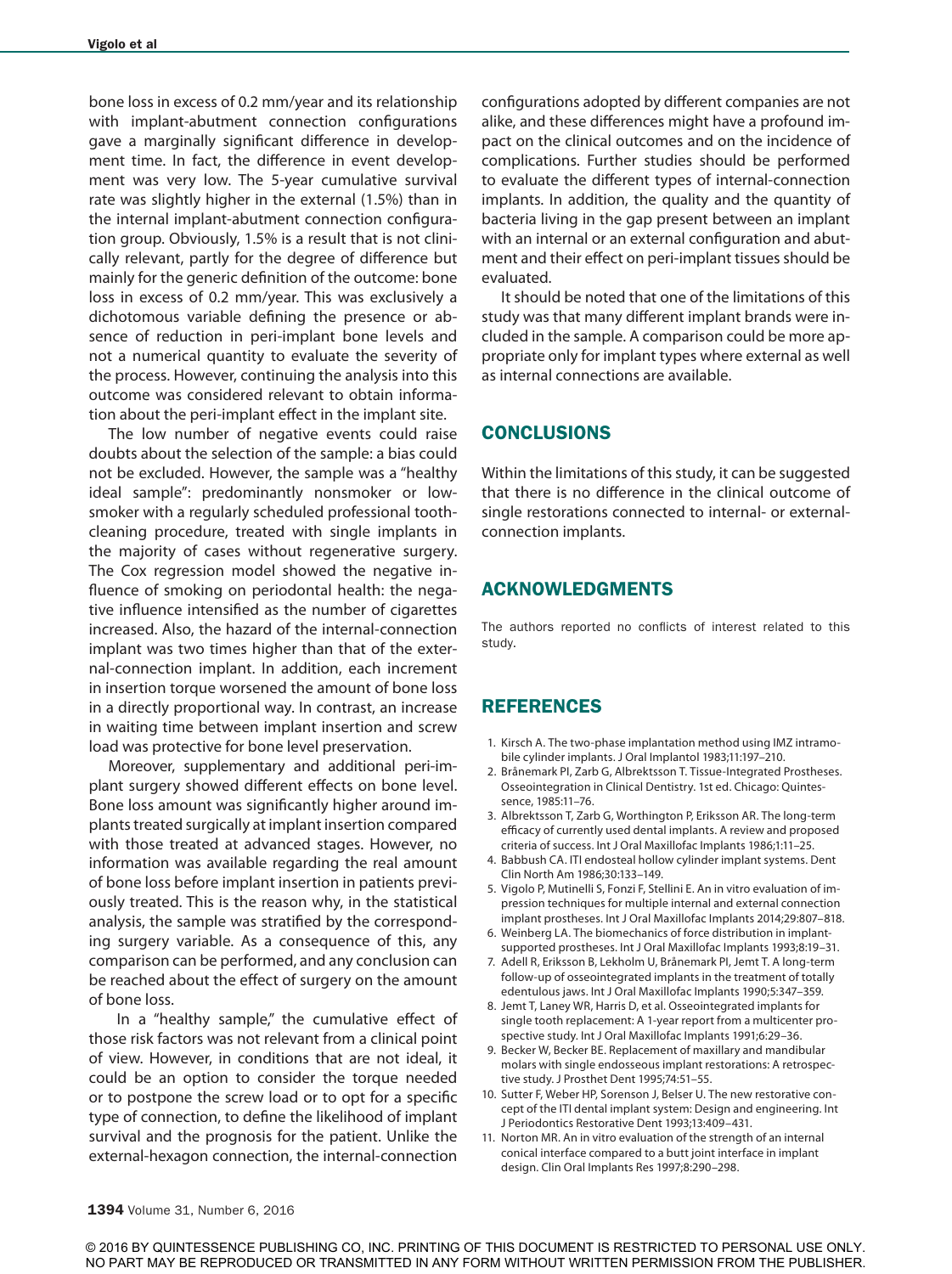- 12. Merz BR, Hunenbart S, Belser UC. Mechanics of the implantabutment connection: An 8-degree taper compared to a butt joint connection. Int J Oral Maxillofac Implants 2000;15:519–526.
- 13. Finger I, Castellon P, Block M, Elian N. The evolution of external and internal implant/abutment connections. Pract Proced Aesthet Dent 2003;15:625–632.
- 14. Balfour A, O'Brien GR. Comparative study of antirotational single tooth abutments. J Prosthet Dent 1995;73:36–43.
- 15. Norton MR. Assessment of cold welding properties of the internal conical interface of two commercially available implant systems. J Prosthet Dent 1999;81:159–166.
- 16. Steinebrunner L, Wolfart S, Ludwig K, Kern M. Implant-abutment interface design affects fatigue and fracture strength of implants. Clin Oral Implants Res 2008;19:1276–1284.
- 17. Wiskott HW, Jaquet R, Scherrer SS, Belser UC. Resistance of internalconnection implant connectors under rotational fatigue loading. Int J Oral Maxillofac Implants 2007;22:249–257.
- 18. Coppedê AR, Bersani E, de Mattos Mda G, Rodrigues RC, Sartori IA, Ribeiro RF. Fracture resistance of the implant-abutment connection in implants with internal hex and internal conical connections under oblique compressive loading: An in vitro study. Int J Prosthodont 2009;22:283–286.
- 19. Tsuge T, Hagiwara Y. Influence of lateral-oblique cyclic loading on abutment screw loosening of internal and external hexagon implants. Dent Mater J 2009;28:373–381.
- 20. Bernardes SR, de Araujo CA, Neto AJ, Simamoto Junior P, das Neves FD. Photoelastic analysis of stress patterns from different implantabutment interfaces. Int J Oral Maxillofac Implants 2009;24:781–789.
- 21. Pjetursson BE, Tan K, Lang NP, Brägger U, Egger M, Zwahlen M. A systematic review of the survival and complications rates of fixed partial dentures (FPDs) after an observation period of at least 5 years. I. Implant-supported FPDs. Clin Oral Implants Res 2004;15:625–642.
- 22. Jung RE, Pjetursson BE, Glauser R, Zembic A, Zwahlen M, Lang NP. A systematic review of the 5-year survival and complication rates of implant-supported single crowns. Clin Oral Implants Res 2008;19:119–130.
- 23. Theoharidou A, Petridis HP, Tzannas K, Garefis P. Abutment screw loosening in single-implant restorations: A systematic review. Int J Oral Maxillofac Implants 2008;23:681–690.
- 24. Sailer I, Sailer T, Stawarczyk B, Jung RE, Hämmerle CH. In vitro study of the influence of the type of connection on the fracture load of zirconia abutments with internal and external implant-abutment connections. Int J Oral Maxillofac Implants 2009;24:850–858.
- 25. Martin WC, Woody RD, Miller BH, Miller AW. Implant abutment screw rotations and preloads for four different screw materials and surfaces. J Prosthet Dent 2001;86:24–32.
- 26. Siamos G, Winkler S, Boberick KG. Relationship between implant preload and screw loosening on implant-supported prostheses. J Oral Implantol 2002;28:67–73.
- 27. Otorp A, Jemt T, Wennerberg A, Berggren C, Brycke M. Screw preloads and measurements of surface roughness in screw joints: An in vitro study on implant frameworks. Clin Implant Dent Relat Res 2005;7:141–149.
- 28. Park JK, Choi JU, Jeon YC, Choi KS, Jeong CM. Effects of abutment screw coating on implant preload. J Prosthodont 2010;19:458–464.
- 29. Kim KS, Lim YJ, Kim MJ, et al. Variation in the total lengths of abutment/implant assemblies generated with a function of applied tightening torque in external and internal implant-abutment connection. Clin Oral Implants Res 2011;22:834–839.
- 30. Apicella D, Veltri M, Balleri P, Apicella A, Ferrari M. Influence of abutment material on the fracture strength and failure modes of abutment-fixture assemblies when loaded in a bio-faithful simulation. Clin Oral Implants Res 2011;22:182–188.
- 31. Binon PP. Evaluation of machining accuracy and consistency of selected implants, standard abutments and laboratory analogs. Int J Prosthodont 1995;8:162–178.
- 32. Binon PP. The effect of implant/abutment hexagonal misfit on screw joint stability. Int J Prosthodont 1996;9:149–160.
- 33. Binon PP, McHugh M. The effect of eliminating implant/abutment rotational misfit on screw joint stability. Int J Prosthodont 1996;9:511–519.
- 34. Perriard J, Wiskott WA, Mellal A, Scherrer SS, Botsis J, Belser UC. Fatigue resistance of ITI implant-abutment connectors—a comparison of the standard cone with a novel internally keyed design. Clin Oral Implants Res 2002;13:542–549.
- 35. Maeda Y, Satoh T, Sogo M. In vitro differences of stress concentrations for internal and external hex implant-abutment connections: A short communication. J Oral Rehabil 2006;33:75–78.
- 36. Vigolo P, Fonzi F, Majzoub Z, Cordioli G. Evaluation of gold-machined UCLA-type abutments and CAD/CAM titanium abutments with hexagonal external connection and with internal connection. Int J Oral Maxillofac Implants 2008;23:247–252.
- 37. Ha CY, Lim YJ, Kim MJ, Choi JH. The influence of abutment angulation on screw loosening of implants in the anterior maxilla. Int J Oral Maxillofac Implants 2011;26:45–55.
- 38. Meng JC, Everts JE, Qian F, Gratton DG. Influence of connection geometry on dynamic micromotion at the implant-abutment interface. Int J Prosthodont 2007;20:623–625.
- 39. Koo KT, Lee EJ, Kim JY, et al. The effect of internal versus external abutment connection modes on crestal bone changes around dental implants: A radiographic analysis. J Periodontol 2012;83:1104–1109.
- 40. Clelland NL, Seidt JD, Daroz LG, McGlumphy EA. Comparison of strains for splinted and nonsplinted implant prostheses using three-dimensional image correlation. Int J Oral Maxillofac Implants 2010;25:953–959.
- 41. Nissan J, Ghelfan O, Gross M, Chaushu G. Analysis of load transfer and stress distribution by splinted and unsplinted implant-supported fixed cemented restorations. J Oral Rehabil 2010;37:658–662.
- 42. Vigolo P, Zaccaria M. Clinical evaluation of marginal bone level change of multiple adjacent implants restored with splinted and nonsplinted restorations: A 5-year prospective study. Int J Oral Maxillofac Implants 2010;25:1189–1194.
- 43. Vigolo P, Mutinelli S, Zaccaria M, Stellini E. Clinical evaluation of marginal bone level change of multiple adjacent implants restored with splinted and nonsplinted restorations: A 10-year randomized controlled trial. Int J Oral Maxillofac Implants 2015;30:411–418.
- 44. Asvanund P, Morgano SM. Photoelastic stress analysis of external versus internal implant-abutment connections. J Prosthet Dent 2011;106:266–271.
- 45. Freitas AC Jr, Bonfante EA, Rocha EP, Silva NR, Marotta L, Coelho PG. Effect of implant connection and restoration design (screwed vs. cemented) in reliability and failure modes of anterior crowns. Eur J Oral Sci 2011;119:323–330.
- 46. Seetoh YL, Tan KB, Chua EK, Quek HC, Nicholls JI. Load fatigue performance of conical implant-abutment connections. Int J Oral Maxillofac Implants 2011;26:797–806.
- 47. Happe A, Schulte-Mattler V, Fickl S, Naumann M, Zöller JE, Rothamel D. Spectrophotometric assessment of peri-implant mucosa after restoration with zirconia abutments veneered with fluorescent ceramic: A controlled, retrospective clinical study. Clin Oral Implants Res 2013; 24(suppl):s28–s33.
- 48. Vigolo P, Givani A, Majzoub Z, Cordioli G. A 4-year prospective study to assess peri-implant hard and soft tissues adjacent to titanium versus gold-alloy abutments in cemented single implant crowns. J Prosthodont 2006;15:250–256.
- 49. Nothdurft FP, Doppler KE, Erdelt KJ, Knauber AW, Pospiech PR. Influence of artificial aging on the load-bearing capability of straight or angulated zirconia abutments in implant/tooth-supported fixed partial dentures. Int J Oral Maxillofac Implants 2010;25:991–998.
- 50. Klotz MW, Taylor TD, Goldberg AJ. Wear at the titanium-zirconia implant-abutment interface: A pilot study. Int J Oral Maxillofac Implants 2011;26:970–975.
- 51. Truninger TC, Stawarczyk B, Leutert CR, Sailer TR, Hämmerle CH, Sailer I. Bending moments of zirconia and titanium abutments with internal and external implant-abutment connections after aging and chewing simulation. Clin Oral Implants Res 2012;23:12–18.
- 52. Sailer I, Philipp A, Zembic A, Pjetursson BE, Hämmerle CH, Zwahlen M. A systematic review of the performance of ceramic and metal implant abutments supporting fixed implant reconstructions. Clin Oral Implants Res 2009;20(suppl):s4–s31.
- 53. Nakamura K, Kanno T, Milleding P, Ortengren U. Zirconia as a dental implant abutment material: A systematic review. Int J Prosthodont 2010;23:299–309.

The International Journal of Oral & Maxillofacial Implants 1395